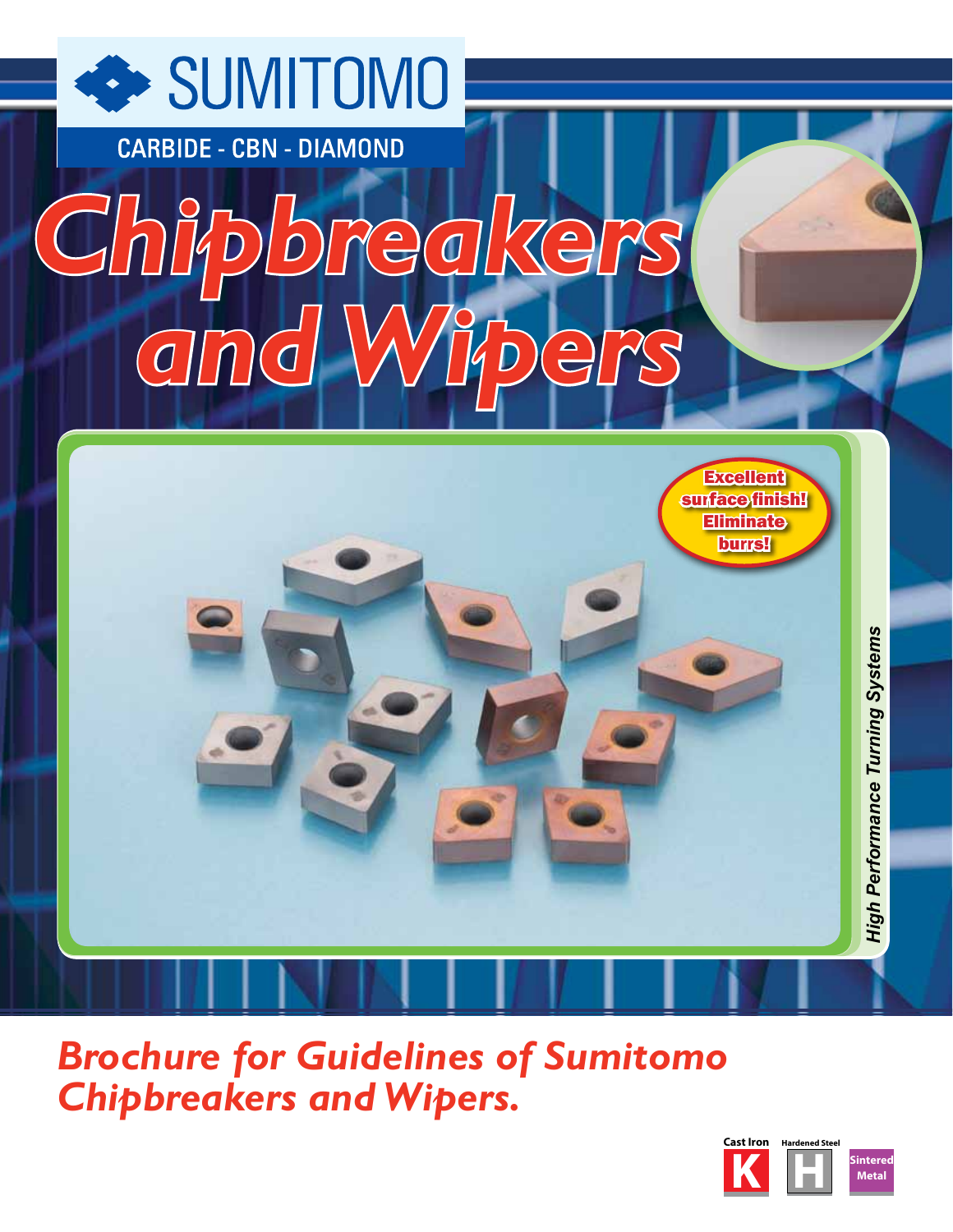# **Chipbreaker Guidelines**

When to use a chipbreaker?

### **Case 1**



Chip jamming during outer machining

# **Cutting Performance of FV Type**



Chip remaining during inner machining

# **Edge Treatment Chart**

| <b>Chipbreaker Type</b> | <b>Edge Treatment</b>              |
|-------------------------|------------------------------------|
| SV                      | $NLO.005x-35^{\circ}+honing 0.015$ |
| LV                      | $NLO.002x-35^{\circ}+honing 0.015$ |
| FV                      | Honing0.001                        |

Insert



Feed rate  $f$ (ipr)

### $-BNC200$ Holder ·S16R-SCLCR09

-2NC-CCGT32.52FV

### **Cutting condition**

- $\cdot$ v<sub>c</sub>=490 sfm
- $-f=0.003-0.008$  ipr
- $\cdot$ ap=0.004-0.008"
- $\cdot$ DRY

### **Workpiece**

- $\cdot$ 4115 Steel
- $\cdot$ HRc60

# **Cutting Performance of LV Type**

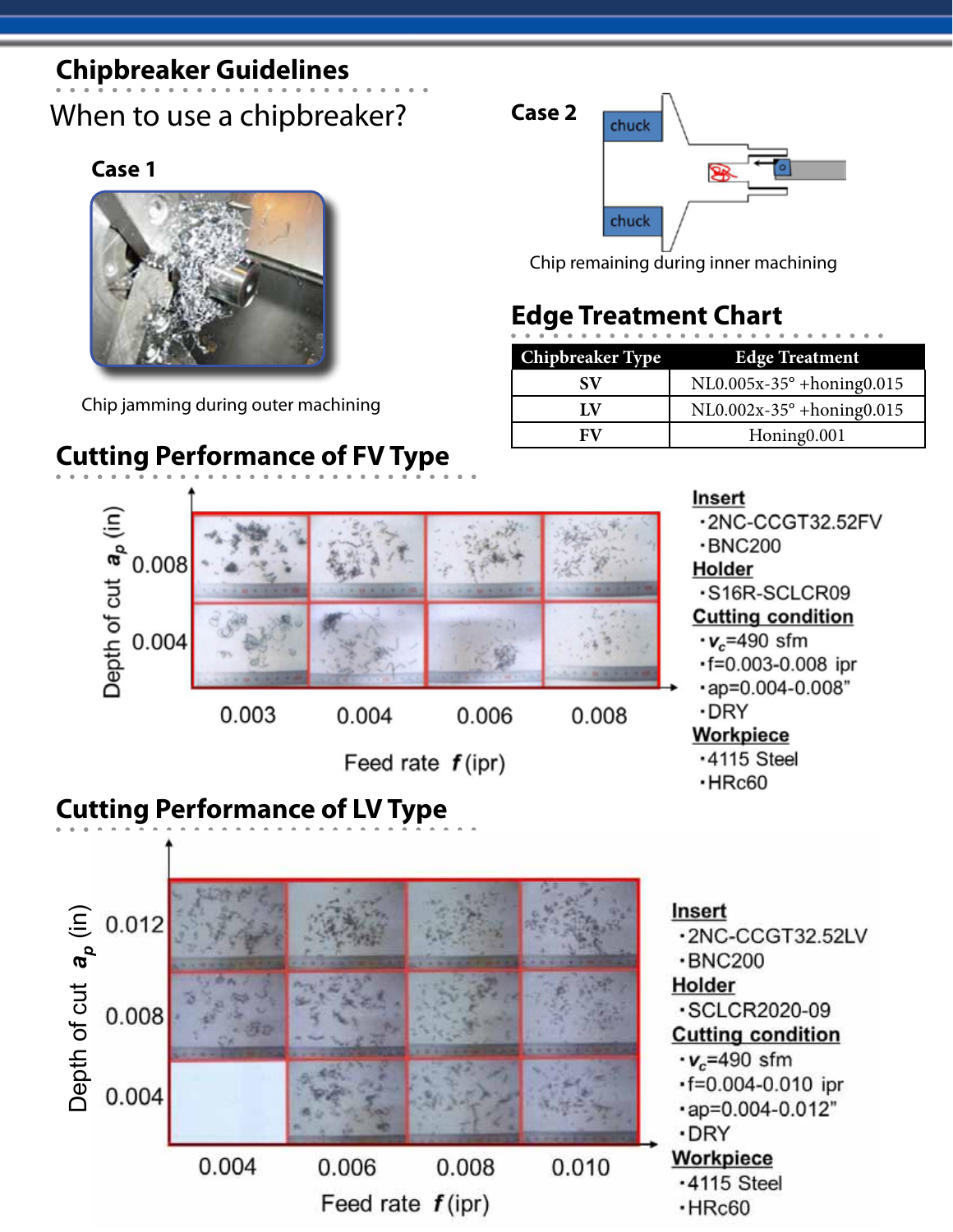# **Chipbreaker Inventory FV Chipbreaker LV Chipbreaker SV Chipbreaker**



| <b>SV Chipbreaker</b> |
|-----------------------|
|                       |
|                       |
|                       |
|                       |

| <b>FV Table</b>     | <b>Coated</b> |               | <b>Uncoated</b> |               |                     |           | <b>Dimensions</b> |              |                                  | <b>LV Table</b>                      | Coated    |               | <b>Uncoated</b> |               | <b>Dimensions</b>   |           |                |              |                  |
|---------------------|---------------|---------------|-----------------|---------------|---------------------|-----------|-------------------|--------------|----------------------------------|--------------------------------------|-----------|---------------|-----------------|---------------|---------------------|-----------|----------------|--------------|------------------|
| <b>Product Code</b> | <b>BNC160</b> | <b>BNC200</b> | <b>BN2000</b>   | <b>BN7500</b> | Inscribed<br>Circle | Thickness | Nose<br>Radius    | Max<br>D.O.C | <b>Diameter</b><br>$\frac{e}{2}$ | <b>BNC160</b><br><b>Product Code</b> |           | <b>BNC200</b> | <b>BN2000</b>   | <b>BN7500</b> | Inscribed<br>Circle | Thickness | Nose<br>Radius | Max<br>D.O.C | Hole<br>Diameter |
| 2NCCCGT21.50.5FV    |               | $\bullet$     |                 |               | .250                | .094      | .0078             | .008         | .134                             | 2NCCCGT32.50.5LV                     |           | $\bullet$     |                 |               | .375                | .156      | .0078          | .012         | .1732            |
| 2NCCCGT21.51FV      | $\bullet$     | $\bullet$     |                 |               | .250                | .094      | .0156             | .008         | .134                             | 2NCCCGT32.51LV                       | $\bullet$ | $\bullet$     |                 |               | .375                | .156      | .0156          | .012         | .1732            |
| 2NCCCGT21.52FV      | $\bullet$     | $\bullet$     |                 |               | .250                | .094      | .0313             | .008         | .134                             | 2NCCCGT32.52LV                       | $\bullet$ | $\bullet$     |                 |               | .375                | .156      | .0313          | .012         | .1732            |
| 2NUCCGT21.50.5FV    |               |               | $\bullet$       |               | .250                | .094      | .0078             | .008         | .134                             | 2NUCCGT32.50.5LV                     |           |               | $\bullet$       |               | .375                | .156      | .0078          | .012         | .1732            |
| 2NUCCGT21.51FV      |               |               |                 |               | .250                | .094      | .0156             | .008         | .134                             | 2NUCCGT32.51LV                       |           |               | $\bullet$       |               | .375                | .156      | .0156          | .012         | .1732            |
| 2NUCCGT21.52FV      |               |               | ●               |               | .250                | .094      | .0313             | .008         | .134                             | 2NUCCGT32.52LV                       |           |               | $\bullet$       |               | .375                | .156      | .0313          | .012         | .1732            |
| 2NCDCGT21.50.5FV    | $\bullet$     | $\bullet$     |                 |               | .250                | .094      | .0078             | .008         | .134                             | 2NCDCGT32.50.5LV                     | $\bullet$ | $\bullet$     |                 |               | .375                | .156      | .0078          | .012         | .1732            |
| 2NCDCGT21.51FV      |               | $\bullet$     |                 |               | .250                | .094      | .0156             | .008         | .134                             | 2NCDCGT32.51LV                       |           | $\bullet$     |                 |               | .375                | .156      | .0156          | .012         | .1732            |
| 2NCDCGT21.52FV      | $\bullet$     | $\bullet$     |                 |               | .250                | .094      | .0313             | .008         | .134                             | 2NCDCGT32.52LV                       | $\bullet$ | $\bullet$     |                 |               | .375                | .156      | .0313          | .012         | .1732            |
| 2NUDCGT21.50.5FV    |               |               | $\bullet$       |               | .250                | .094      | .0078             | .008         | .134                             | 2NUDCGT32.50.5LV                     |           |               | $\bullet$       |               | .375                | .156      | .0078          | .012         | .1732            |
| 2NUDCGT21.51FV      |               |               | $\bullet$       |               | .250                | .094      | .0156             | .008         | .134                             | 2NUDCGT32.51LV                       |           |               | $\bullet$       |               | .375                | .156      | .0156          | .012         | .1732            |
| 2NUDCGT21.52FV      |               |               |                 |               | .250                | .094      | .0313             | .008         | .134                             | 2NUDCGT32.52LV                       |           |               | $\bullet$       |               | .375                | .156      | .0313          | .012         | .1732            |
| 4NCCNGG431FV        | $\bullet$     | $\bullet$     |                 |               | .500                | .1875     | .0156             | .008         | .2031                            | 4NCCNGG431LV                         | $\bullet$ | $\bullet$     |                 |               | .500                | .1875     | .0156          | .012         | .2031            |
| 4NCCNGG432FV        | $\bullet$     | $\bullet$     |                 |               | .500                | .1875     | .0313             | .008         | .2031                            | 4NCCNGG432LV                         | $\bullet$ | $\bullet$     |                 |               | .500                | .1875     | .0313          | .012         | .2031            |
| 4NCCNGG433FV        |               | $\bullet$     |                 |               | .500                | .1875     | .0469             | .008         | .2031                            | 4NCCNGG433LV                         |           | $\bullet$     |                 |               | .500                | .1875     | .0469          | .012         | .2031            |
| 2NUCNGG431FV        |               |               | $\bullet$       |               | .500                | .1875     | .0156             | .008         | .2031                            | 2NUCNGG431LV                         |           |               | $\bullet$       |               | .500                | .1875     | .0156          | .012         | .2031            |
| 2NUCNGG432FV        |               |               | $\bullet$       |               | .500                | .1875     | .0313             | .008         | .2031                            | 2NUCNGG432LV                         |           |               | $\bullet$       |               | .500                | .1875     | .0313          | .012         | .2031            |
| 2NUCNGG433FV        |               |               |                 |               | .500                | .1875     | .0469             | .008         | .2031                            | 2NUCNGG433LV                         |           |               | $\bullet$       |               | .500                | .1875     | .0469          | .012         | .2031            |
| 4NCDNGG431FV        | $\bullet$     | $\bullet$     |                 |               | .500                | .1875     | .0156             | .008         | .2031                            | 4NCDNGG431LV                         | $\bullet$ | $\bullet$     |                 |               | .500                | .1875     | .0156          | .012         | .2031            |
| 4NCDNGG432FV        | $\bullet$     | $\bullet$     |                 |               | .500                | .1875     | .0313             | .008         | .2031                            | 4NCDNGG432LV                         | $\bullet$ | $\bullet$     |                 |               | .500                | .1875     | .0313          | .012         | .2031            |
| 4NCDNGG433FV        | $\bullet$     | $\bullet$     |                 |               | .500                | .1875     | .0469             | .008         | .2031                            | 4NCDNGG433LV                         | $\bullet$ | $\bullet$     |                 |               | .500                | .1875     | .0469          | .012         | .2031            |
| 2NUDNGG431FV        |               |               | $\bullet$       |               | .500                | .1875     | .0156             | .008         | .2031                            | 2NUDNGG431LV                         |           |               |                 |               | .500                | .1875     | .0156          | .012         | .2031            |
| 2NUDNGG432FV        |               |               |                 |               | .500                | .1875     | .0313             | .008         | .2031                            | 2NUDNGG432LV                         |           |               |                 |               | .500                | .1875     | .0313          | .012         | .2031            |
| 2NUDNGG433FV        |               |               | $\bullet$       |               | .500                | .1875     | .0469             | .008         | .2031                            | 2NUDNGG433LV                         |           |               |                 |               | .500                | .1875     | .0469          | .012         | .2031            |



| <b>SV Table</b>     | Coated        |               | <b>Uncoated</b> |               |                            |           | <b>Dimensions</b>   |              |                         |
|---------------------|---------------|---------------|-----------------|---------------|----------------------------|-----------|---------------------|--------------|-------------------------|
| <b>Product Code</b> | <b>BNC160</b> | <b>BNC200</b> | BN2000          | <b>BN7500</b> | Inscribed<br><b>Circle</b> | Thickness | n<br>Radius<br>Nose | Max<br>D.O.C | Diameter<br>$rac{e}{2}$ |
| 4NCCNGG432SV        |               |               |                 |               | .500                       | .1875     | .0469               | .028         | .2031                   |
| 4NCCNGG433SV        |               |               |                 |               | .500                       | .1875     | .0469               | .028         | .2031                   |
| 4NCDNGG432SV        |               |               |                 |               | .500                       | .1875     | .0469               | .028         | .2031                   |
| 4NCDNGG433SV        |               |               |                 |               | .500                       | .1875     | .0469               | .028         | .2031                   |
| 6NCTNGG332SV        |               |               |                 |               | .375                       | .1875     | .0469               | .028         | .150                    |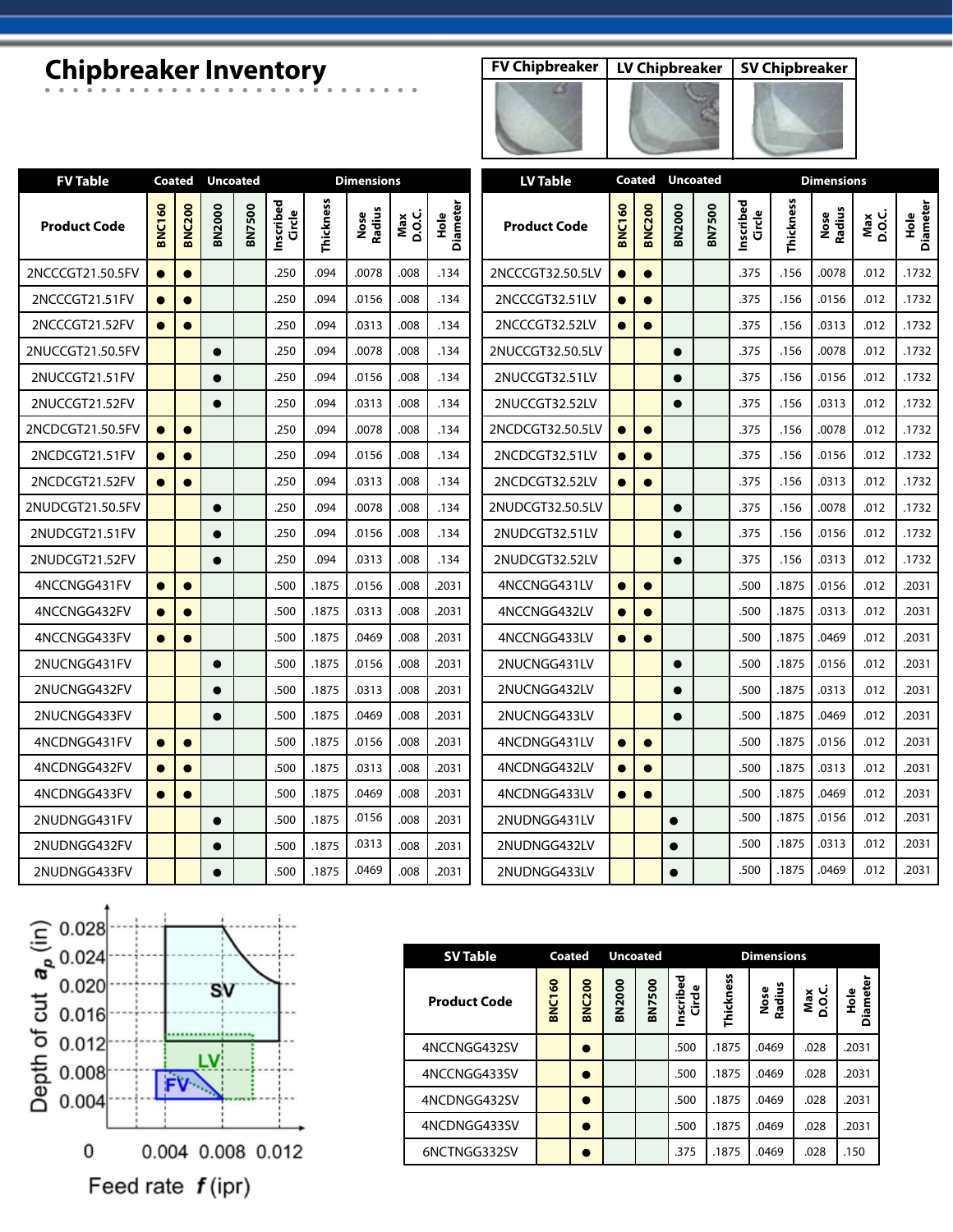### **Wiper Guidelines**

The issue of standard wiper insert Tolerance of the side cutting edge angle is  $\pm 1$  degree. Unstable tool life and surface roughness.



# **BN7500 Cutting Conditions**

|                          |                      | f (ipr)         |                 |                       |
|--------------------------|----------------------|-----------------|-----------------|-----------------------|
| <b>Material Name</b>     | V <sub>C</sub> (sfm) | <b>WG</b>       | <b>WH</b>       | a <sub>p</sub> (inch) |
| <b>Grey Cast Iron</b>    | 1640 - 6560          | $0.004 - 0.008$ | $0.008 - 0.020$ | $\leq 0.039$          |
| <b>Alloy Cast Iron</b>   | $660 - 2620$         | $0.004 - 0.016$ | $0.008 - 0.016$ | $\leq 0.019$          |
| <b>Ductile Cast Iron</b> | $260 - 660$          | $0.004 - 0.016$ | $0.008 - 0.016$ | $\leq 0.024$          |
| <b>Powdered Metal</b>    | $400 - 800$          | $0.002 - 0.008$ | $0.008 - 0.012$ | $\leq 0.020$          |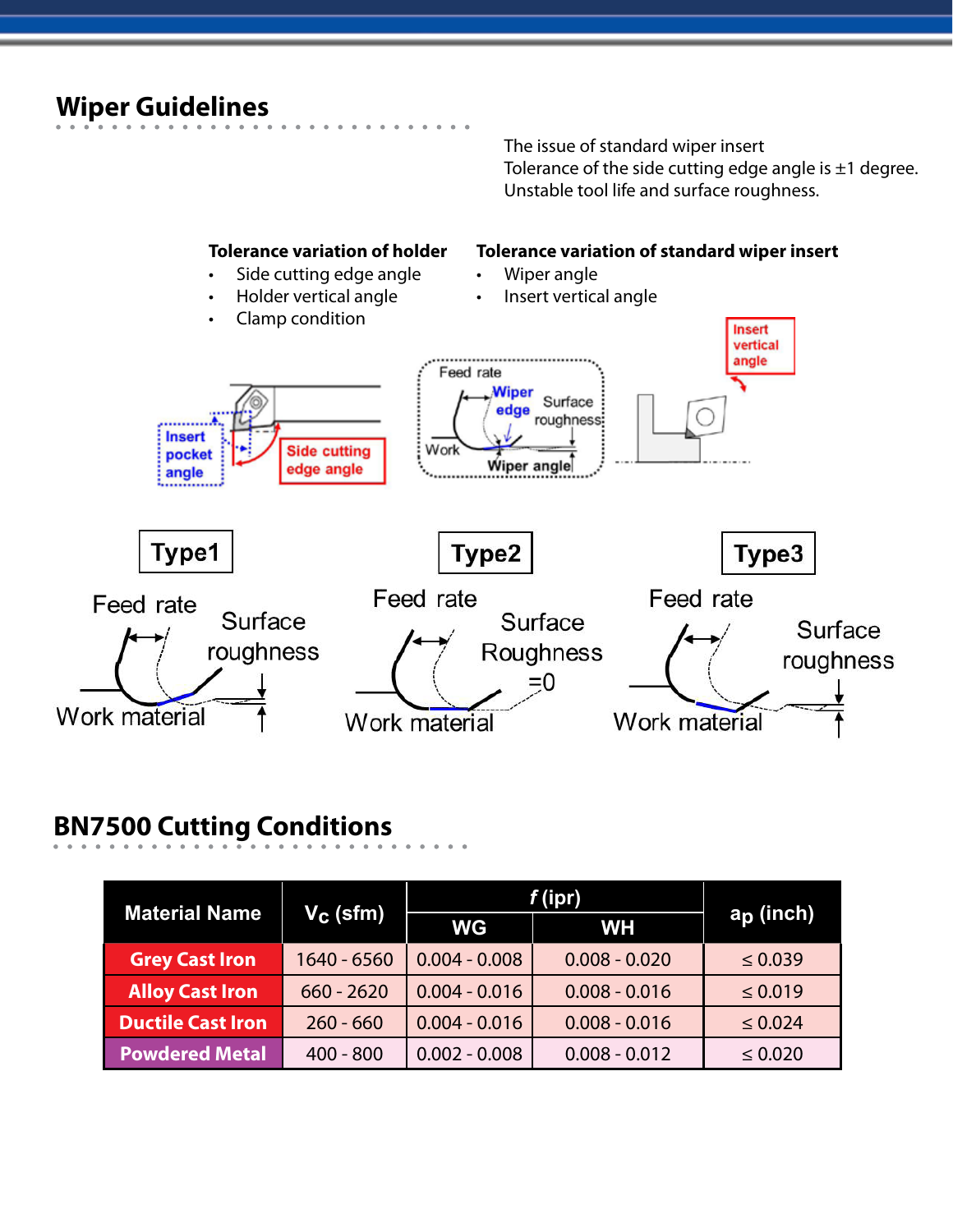# **Wiper Inventory**

| <b>WG Table</b>     |               | Coated        |               | <b>Uncoated</b> |                            |           |                |              |                         |
|---------------------|---------------|---------------|---------------|-----------------|----------------------------|-----------|----------------|--------------|-------------------------|
| <b>Product Code</b> | <b>BNC160</b> | <b>BNC200</b> | <b>BN2000</b> | <b>BN7500</b>   | Inscribed<br><b>Circle</b> | Thickness | Nose<br>Radius | Max<br>D.O.C | Diameter<br><b>Hole</b> |
| 2NCCCGA21.50.5WG    | $\bullet$     | $\bullet$     |               |                 | .250                       | .094      | .0078          | .015         | .134                    |
| 2NCCCGA21.51WG      | $\bullet$     | $\bullet$     |               |                 | .250                       | .094      | .0156          | .015         | .134                    |
| 2NCCCGA21.52WG      | $\bullet$     | $\bullet$     |               |                 | .250                       | .094      | .0313          | .015         | .134                    |
| 2NCCCGA32.50.5WG    |               |               |               |                 | .375                       | .156      | .0078          | .015         | .1732                   |
| 2NCCCGA32.51WG      |               |               |               |                 | .375                       | .156      | .0156          | .015         | .1732                   |
| 2NCCCGA32.52WG      | $\bullet$     | ●             |               |                 | .375                       | .156      | .0313          | .015         | .1732                   |
| 2NUCCGA21.50.5WG    |               |               | $\bullet$     | $\bullet$       | .250                       | .094      | .0078          | .015         | .134                    |
| 2NUCCGA21.51WG      |               |               |               | 0               | .250                       | .094      | .0156          | .015         | .134                    |
| 2NUCCGA21.52WG      |               |               |               |                 | .250                       | .094      | .0313          | .015         | .134                    |
| 2NUCCGA32.50.5WG    |               |               |               |                 | .375                       | .156      | .0078          | .015         | .1732                   |
| 2NUCCGA32.51WG      |               |               |               |                 | .375                       | .156      | .0156          | .015         | .1732                   |
| 2NUCCGA32.52WG      |               |               |               |                 | .375                       | .156      | .0313          | .015         | .1732                   |
| 2NCDCGA21.50.5WG    | $\bullet$     | $\bullet$     |               |                 | .250                       | .094      | .0078          | .015         | .134                    |
| 2NCDCGA21.51WG      |               |               |               |                 | .250                       | .094      | .0156          | .015         | .134                    |
| 2NCDCGA21.52WG      |               |               |               |                 | .250                       | .094      | .0313          | .015         | .134                    |
| 2NCDCGA32.50.5WG    | $\bullet$     | $\bullet$     |               |                 | .375                       | .156      | .0078          | .015         | .1732                   |
| 2NCDCGA32.51WG      | $\bullet$     | $\bullet$     |               |                 | .375                       | .156      | .0156          | .015         | .1732                   |
| 2NCDCGA32.52WG      |               |               |               |                 | .375                       | .156      | .0313          | .015         | .1732                   |
| 2NUDCGA21.50.5WG    |               |               |               |                 | .250                       | .094      | .0078          | .015         | .134                    |
| 2NUDCGA21.51WG      |               |               |               |                 | .250                       | .094      | .0156          | .015         | .134                    |
| 2NUDCGA21.52WG      |               |               |               |                 | .250                       | .094      | .0313          | .015         | .134                    |
| 2NUDCGA32.50.5WG    |               |               |               |                 | .375                       | .156      | .0078          | .015         | .1732                   |
| 2NUDCGA32.51WG      |               |               |               |                 | .375                       | .156      | .0156          | .015         | .1732                   |
| 2NUDCGA32.52WG      |               |               |               |                 | .375                       | .156      | .0313          | .015         | .1732                   |
| 4NCCNGA431WG        | $\bullet$     | $\bullet$     |               |                 | .500                       | .1875     | .0156          | .015         | .2031                   |
| 4NCCNGA432WG        | $\bullet$     | $\bullet$     |               |                 | .500                       | .1875     | .0313          | .015         | .2031                   |
| 4NCCNGA433WG        | $\bullet$     | $\bullet$     |               |                 | .500                       | .1875     | .0469          | .015         | .2031                   |
| 2NUCNGA431WG        |               |               | ●             |                 | .500                       | .1875     | .0156          | .015         | .2031                   |
| 2NUCNGA432WG        |               |               | $\bullet$     |                 | .500                       | .1875     | .0313          | .015         | .2031                   |
| 4NCDNGA431WG        | $\bullet$     | $\bullet$     |               |                 | .500                       | .1875     | .0156          | .015         | .2031                   |
| 4NCDNGA432WG        | $\bullet$     | $\bullet$     |               |                 | .500                       | .1875     | .0313          | .015         | .2031                   |
| 2NUDNGA431WG        |               |               | $\bullet$     | $\bullet$       | .500                       | .1875     | .0156          | .015         | .2031                   |
| 2NUDNGA432WG        |               |               |               |                 | .500                       | .1875     | .0313          | .015         | .2031                   |
| 6NCWNGA432WG        | $\bullet$     | $\bullet$     |               |                 | .500                       | .1875     | .0313          | .015         | .2031                   |
| 6NCWNGA433WG        |               |               |               |                 |                            |           |                |              |                         |

| WH Table            |               | Coated        | <b>Uncoated</b> |               |                     |           |                |                 |                         |
|---------------------|---------------|---------------|-----------------|---------------|---------------------|-----------|----------------|-----------------|-------------------------|
| <b>Product Code</b> | <b>BNC160</b> | <b>BNC200</b> | <b>BN2000</b>   | <b>BN7500</b> | Inscribed<br>Circle | Thickness | Radius<br>Nose | o.c<br>Q<br>Max | Diameter<br>$rac{e}{x}$ |
| 4NCCNGA431WH        | ٠             |               |                 |               | .500                | .1875     | .0156          | .015            | .2031                   |
| 4NCCNGA432WH        |               |               |                 |               | .500                | .1875     | .0313          | .015            | .2031                   |
| 2NUCNGA431WH        |               |               | ٠               |               | .500                | .1875     | .0156          | .015            | .2031                   |
| 2NUCNGA432WH        |               |               | ٠               |               | .500                | .1875     | .0313          | .015            | .2031                   |
| 4NCDNGA431WH        |               |               |                 |               | .500                | .1875     | .0156          | .015            | .2031                   |
| 4NCDNGA432WH        |               |               |                 |               | .500                | .1875     | .0313          | .015            | .2031                   |
| 2NUDNGA431WH        |               |               | ٠               |               | .500                | .1875     | .0156          | .015            | .2031                   |
| 2NUDNGA432WH        |               |               | ٠               |               | .500                | .1875     | .0313          | .015            | .2031                   |
| 6NCWNGA432WH        |               |               |                 |               | .500                | .1875     | .0313          | .015            | .2031                   |
| 6NCWNGA433WH        |               |               |                 |               | .500                | .1875     | .0469          | .015            | .2031                   |